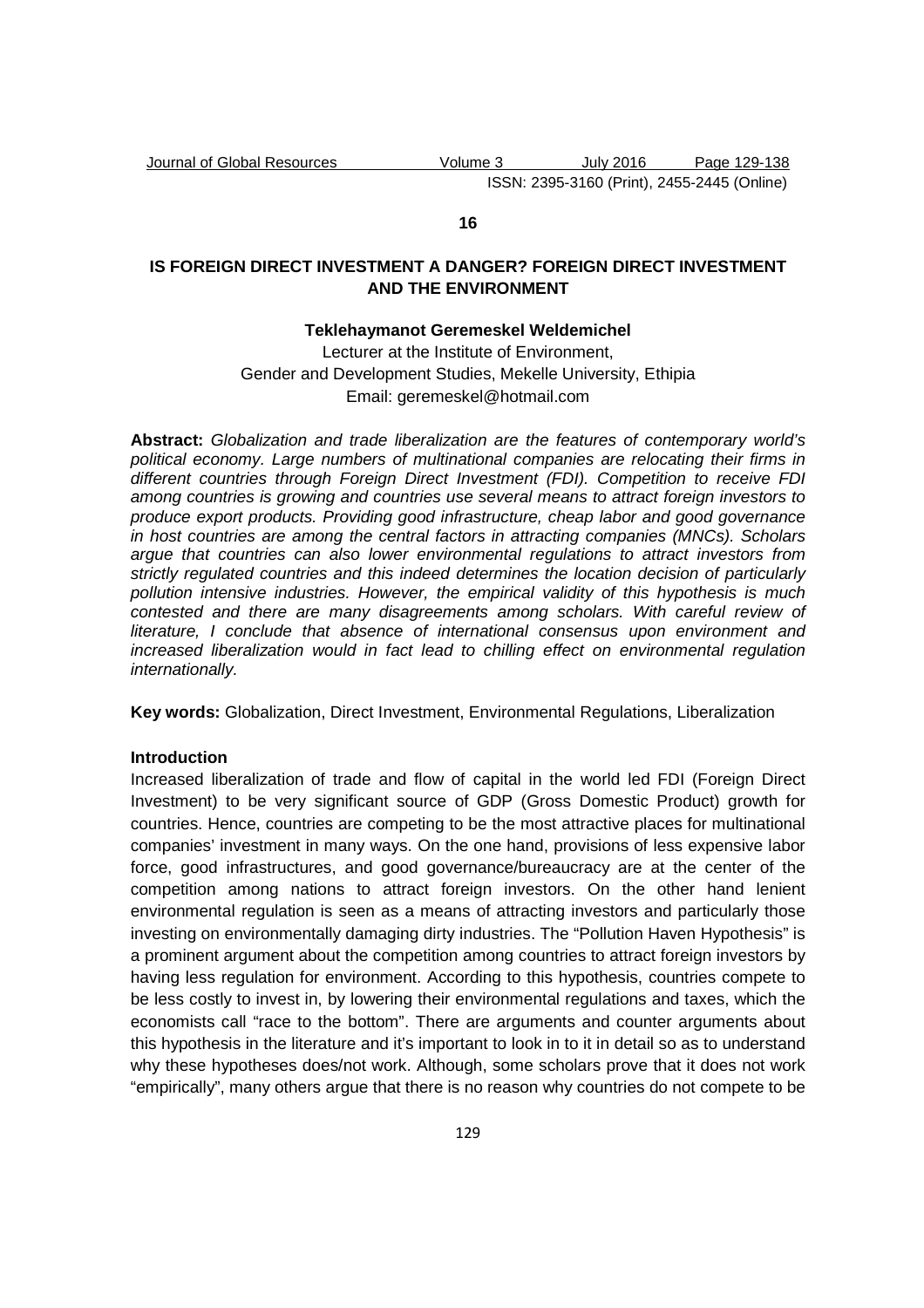very attractive in whatever way they can, given the absence of international consensus about the environment and the liberalization of trade.

In this paper I reviewed the various views of different scholars about the relationship between Foreign Direct Investment (FDI) and environment. The first part of the paper is an introductory explanation of the relationship between the environment and foreign direct investment. This is followed by the main argument about the negative effect of FDI on the environment. The third part will be a counterargument from the proponents of free trade (liberalization) against the negative views of foreign direct investment. The last part is discussion of the strengths and limitations of both views from different authors' and my point of view followed by a short conclusion.

#### **Relationship between FDI and Environmental Regulations**

Different arguments have been made about the relationship between environmental regulations and the flow of capital in the form of Foreign Direct Investment. Do globalization and free trade negatively affect environmental regulations by promoting competition for lower stringency in environmental regulation ("race to the bottom")? Or does globalization affect environment positively by promoting stringent environmental regulation in host countries known as "the bottom rise" (Wheeler, 2001) or "pollution halo" (Gray, 2002) effect? These are important questions in investigating the relationship between the flow of Foreign Direct Investment and its effect on the environment. What does "race to the bottom" mean? And what do we mean by "rise of the bottom"?

Given the fast globalization pattern and free international flow of capital, multinational companies are investing in their countries of preferences. The location of industries can be determined by several factors such as availability of inexpensive labor force, quality of infrastructure, good governance, availability of natural resource and other related factors in host countries. Scholars also assert that, countries (and particularly poor countries) may use environmental regulation as an incentive to attract foreign investors. That is, countries may compete to lower their standard of environmental regulation to attract foreign investors and thereby move towards lowering international stringency of environmental regulation. This termed as "race to the bottom" (Dasgupta et al., 2002; Dean et al., 2005 ; Gray, 2002).

On the other hand, some scholars and particularly those advocators of free trade see the effect of FDI as positive and leading countries to raise their environmental quality. The argument on this side is that, FDI raises the stringency of environmental regulations of poor countries by improving their economic capability. This is called "the bottom rise" (Cole et al., 2006; Wheeler, 2001) or "pollution halo" (Gray, 2002) phenomena. Wheeler argues that "the poorest societies improve their environmental quality as investment increases employment and income". By this he means foreign direct investment helps societies to improve their capacity to avoid environmental problems.

The varying views about the effects of Foreign Direct Investment on environment can be grouped in to three categories. The first group is the proponents of "Pollution Haven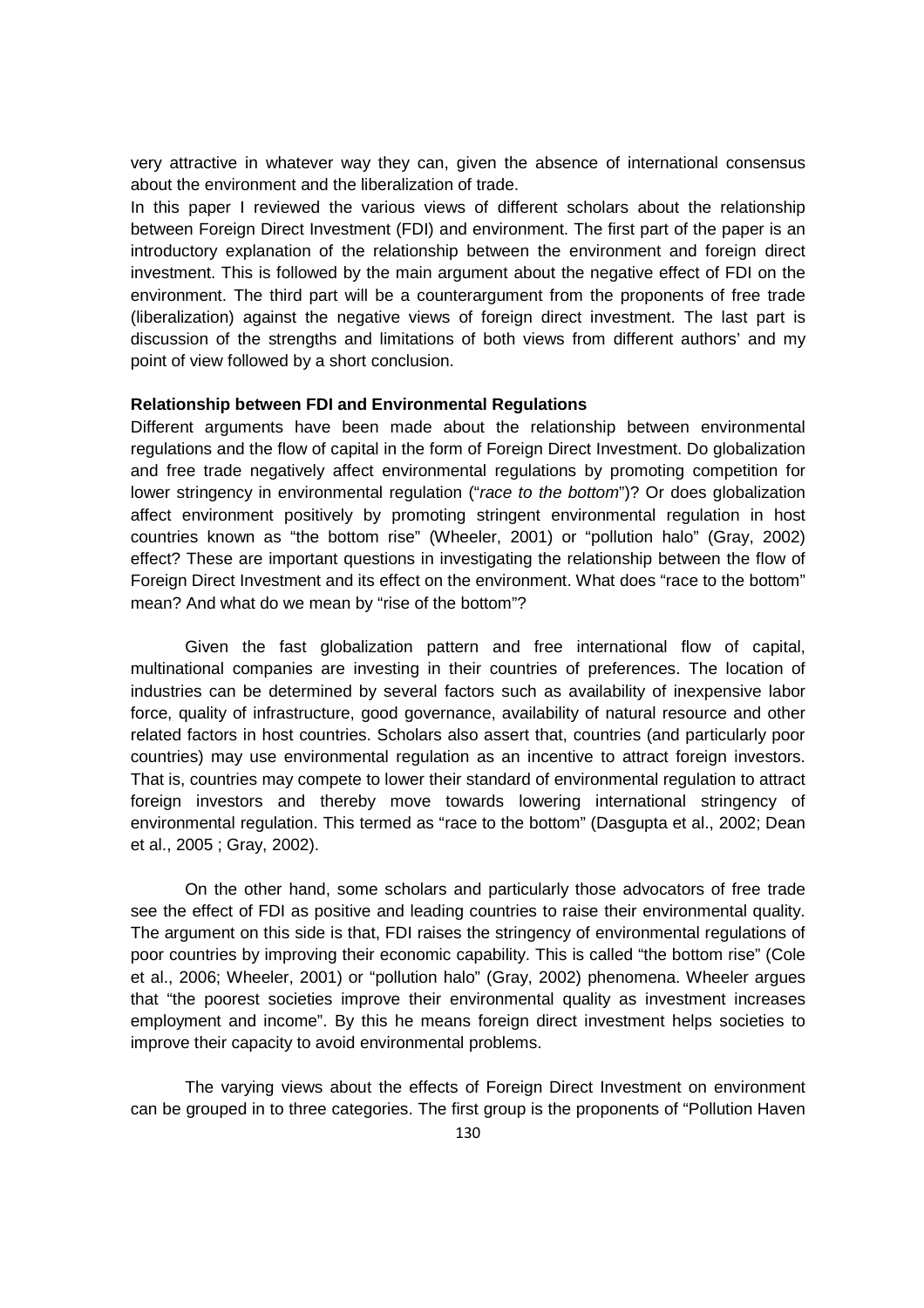Hypothesis" in which there is a fierce debate about the negative effect of FDI on environmental regulation. The "race to the bottom" model is the most contested part of this argument (Bommer, 1999; Cole et al., 2006; Dasgupta et al., 2002; Dean et al., 2005 ; Lu, 2010; Mabey & McNally, 1999). The second is the group which views FDI s impact as positive and advocate for expansion of foreign investment to improve environmental quality of poor societies. Finally, a third category in which I label myself as well is the group which looks in-depth and beyond investment on environmentally damaging manufacturing industries when dealing with FDI's impact on the environment. The following sections of the paper will be about these positions.

# **How does FDI negatively affect environmental regulations?**

Although it is highly advocated and promoted in recent decades, Foreign Direct Investment is also criticized for its environmental impacts. Several studies have identified the conditions under which FDI can negatively affect the environment. One of the most important results of these studies is that of foreign direct investment negatively affects the environmental quality by lowering the standards/regulations on environment. The increased demand for FDI and competition to attract foreign investors leads countries to lax their environmental regulation. In other words, poor countries lower their environmental regulation to attract investors from countries where there is stringent regulation and high tax for pollution. As a result those countries with lower environmental regulation will have high agglomeration of dirty industries which in turn affect their environment. According Ederington et al. (2004), free trade means greater specialization and concentration of certain type of products in some countries which in turn means greater concentration of polluting industries in some countries and cleaner industries in others. This is termed as "pollution haven hypotheses". The pollution haven hypothesis is one of the most contentious and highly debated predictions in the international political economy in relation to environment and trade (Taylor, 2005). Pollution Haven hypothesis refers the idea that investors will choose to locate their industries in places where there is cheaper and more efficient production in terms of regulatory requirements(Gray, 2002; Taylor, 2005). The relocation of Californian tanneries to Mexican free trade zones is example of multinational companies choice of location to use lenient regulations in Mexico and relatively stringent environmental regulations in the US and Canada (Taylor, 2005).

 Dean et al. (2005 ) explained the main argument in the pollution haven hypothesis is as 'poorer countries my undervalue environmental damage in order to attract more foreign direct investment which in turn could generate a "race to the bottom" with all countries lowering environmental standards in order to attract and retain investment.. According to this argument, there is no reason why countries do not use environmental regulation to attract investment as they do with their resource or labor. On the other hand, Bommer (1999) explains the hypothesis in relation to environmental regulation and competitiveness of firms with foreign competitors. Firms in countries with stricter environmental regulation face difficulty to compete with firms producing in countries with less strict environmental regulations due to increase in the cost of production, which finally lead firms to relocate their plant to countries with lenient regulations. He used the term "strategic relocation" to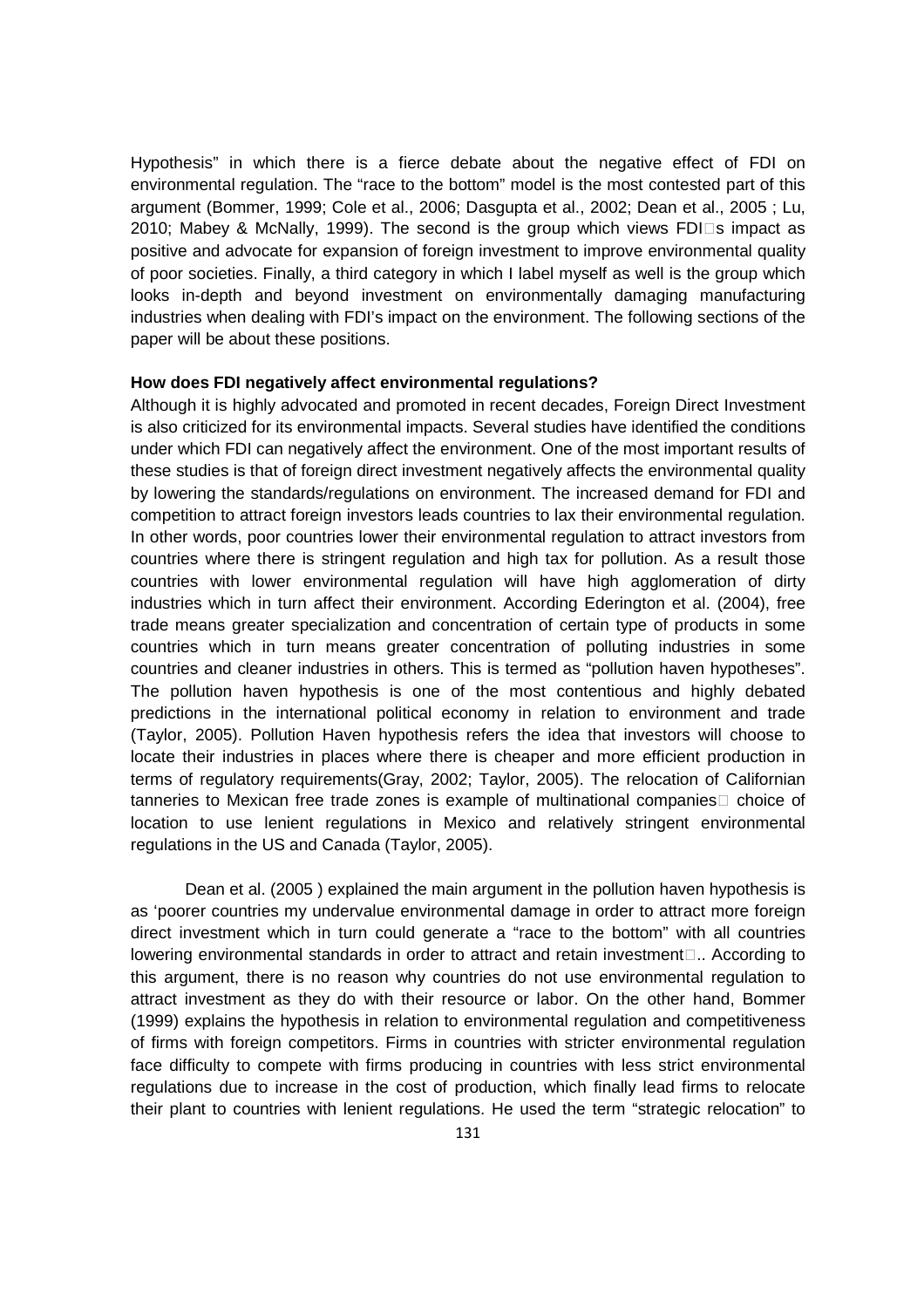explain the reason why multinational companies relocate their firms and relates relocation with trade liberalization. Trade liberalization increases the probability of strategic relocation because it intensifies competition which lead firms to loses of market share and decline in income. Thus, when environmental regulation are made even very slightly stringent, the already weak firms(already hit by liberalization) fail to afford cost of clean technology (cost of pollution abatement) and make strategic capital flight to poorer countries where there is no environmental regulation and fierce competition(Guoming et al., 1999). As a result, governments in high income countries face a challenge of rising capital out flaws and they start relaxing their environmental standards. Nevertheless, this is fruitless effort because the poorest countries have no environmental standards at all. This finally leads to "race to the bottom" in which all countries converge to the "hellish pollution levels" (Bommer, 1999; Dasgupta et al., 2002; Wheeler, 2001).

A clearer example of a pollution haven hypothesis based study comes from Jorgenson (2006) in which he criticizes foreign capital penetration as environmentally damaging for developing countries. Based on analysis of empirical data from 53 countries he found that capital penetration in the manufacturing sector affects growth in organic water pollution intensity in poor countries, whereas the effect is insignificant in developed countries. Hence, level of development has significant effect on the extent to which capital penetration effect the environment. This could be due to the higher standard of environmental regulation in developed countries and a relatively lower in low income countries which result in the agglomeration of dirty industries in the latter group. Other reasons can include Clapp (1998)'s point that multinational companies could be employing less clean technology in developing countries and a relatively cleaner technology in high income countries. According to Jorgenson foreign capital has built-in incentive to ignore environmental externalities in favor of maximizing profit(Jorgenson, 2006, p. 726).

The nature of multinational firms also highly matters according to Gray (2002). Race to the bottom according to Gray happens particularly in Export Processing Zones, where governments exempt requirements such as taxes, tariffs and give institutional duty free status to foreign firms engaged in exports. Governments in poorer countries establish Export Processing Zones (EPZs) in which foreign investors are exempted from certain requirements including loose environmental regulations. This promotes race to the bottom(Gray, 2002, p. 309). List and Co (2000) also attested that, difference in stringency of environmental regulation will inevitably result in flight of capital and affect location of MNCs firms.

As a solution to racing to the bottom crisis, proponents of the "pollution haven hypothesis" recommended a higher and globally uniform environmental standard of regulation. Tariffs and other trade restrictions should be used as means of neutralize the cost advantage of countries which are unwilling or unable to enforce the universal standards. Governments of less-developed countries should reconsider the impacts of foreign investment and pursue domestic policies and programs which held accountable transnational firms for their environmental damaging practices (Jorgenson, 2006). Bommer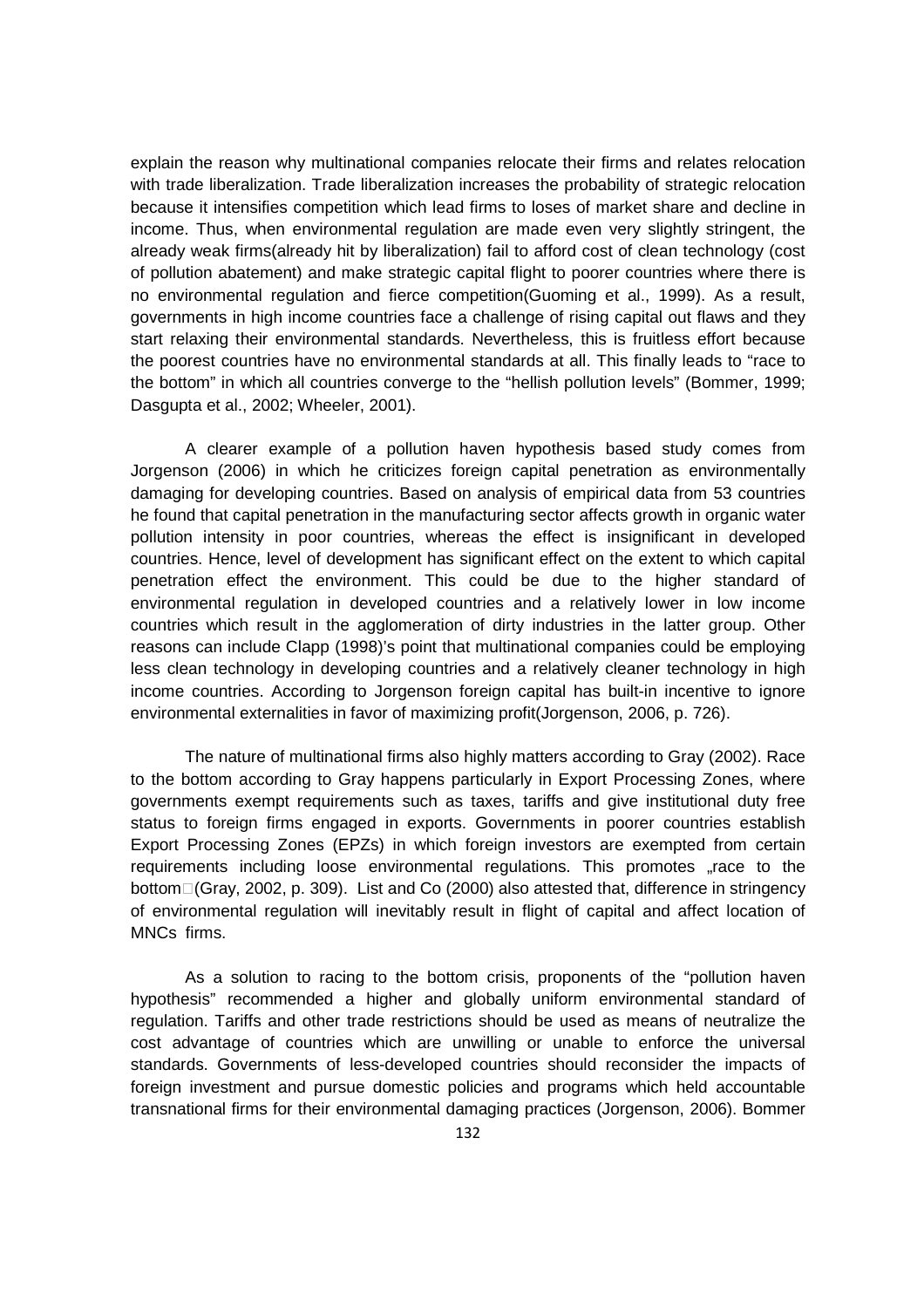(1999) also suggests the importance of strong environmental interest groups to avoid strategic relocation of multinational firm by lobbying the use of cleaner technology instead of strategic relocation from stringent environmental regulations in developed countries.

 Jorgenson (2006) suggest as "austere form of regulation can be more successful at international level. Clapp (1998) also suggests several measures to discourage flow of dirty industries to low income countries. First, political opposition by tightening and enforcing environmental regulations in developing countries either by individual or by setting global standards will be effective. However, he admits that this measure could be very unpopular among industrial sector at global level and developing country governments. Second, disclosing the hazardous effects of dirty industries to poor communities where MNC wish to locate. This is also unpopular among governments and MNCs.

#### **Deconstruction of the "pollution Haven Hypothesis"**

Several scholars and particularly those proponents of free trade have strongly criticized this hypothesis for being empirically less valid. They argue that the "pollution haven" hypothesis has only an air plausibility and is empirically flawed. Dasgupta et al. (2002) argue that reduction of environmental regulation is not substantial incentive compared to the other location incentives faced by businesses to lead them relocate their firms. Furthermore, Dasgupta and his associates argue that, imports by developing countries from high income countries have been more pollution-intensive than their exports to the developed countries in recent years. They explained that pollution havens can happen in extreme cases as in the 1970s when OECD countries tightened their environmental regulation with no countervailing change in the developing countries. In this case the regulatory cost was significant to lead multinational companies relocate their plants to developing countries. However, this has happened only for short time until poor countries narrow the gap by introducing stricter environmental regulation, to halt the flow of polluting industries through regulatory means.

 Wheeler (2001) identified five major problems with the "race to the bottom model". Fist, he shares Dasgupta and associates argument that, pollution control is not critical cost factor for most private firms to lead them decide location based on it. Other factors such as abundance of natural resource and inexpensive labor, good governance and distance to international market are more important than regulatory issues to determine location decision for multinational companies. Second, the model view poor people as passive and irrational who only seek job and capital at the expense of their environment. Wheeler cited examples of situation in which local people resisted against environmental destruction by foreign companies. He stated "…low income communities penalize dangerous polluters even when formal regulation is weak or absent" to emphasis the invalidity of the pollution haven hypothesis's view about people(p. 232).

Third, rising income strengthens regulation (i.e. countries regulate pollution more strictly as they get wealthier). Hence, FDI helps countries to get wealthier which in turn lead them to regulate their environment. This is similar idea to environmental Kuznets curve's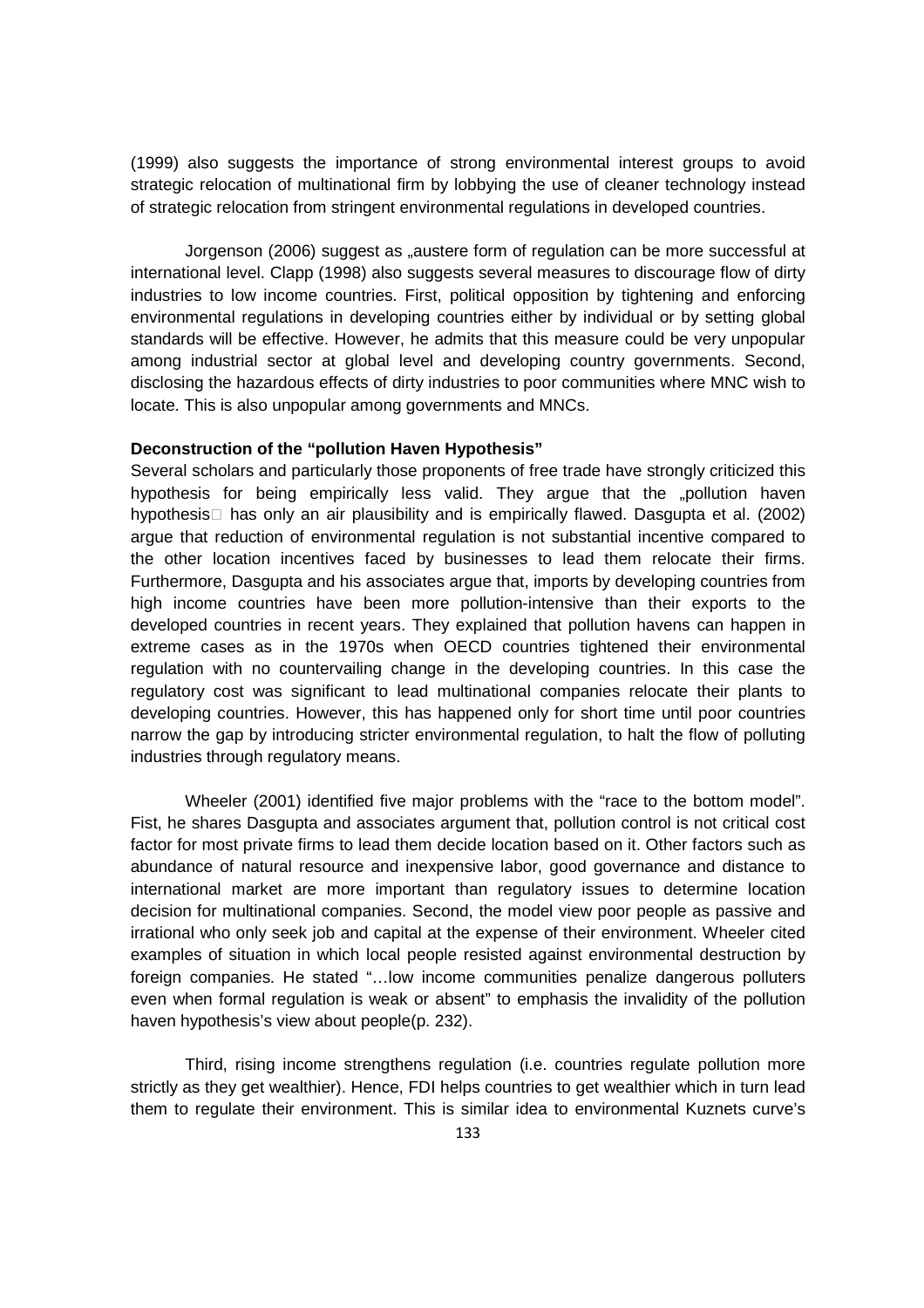idea about economic development and the environment. Environmental Kuznets curve according to Dasgupta et al. (2002) shows an inverted U relationship between environmental pollution and economic development. At the beginning of industrialization people are more concerned about jobs and employment than environmental qualities which result in rising pollution level but this changes when income rises and society start to value clean environment and countries start to strengthen their environmental regulation. The assumption here is that rise in income leads to greater care for environment.

Fourth, local business control pollution because abatement reduces costs, Nehrt (1998)in his article Maintainability of First Mover Advantages When Environmental Regulations Differ between countries also support this idea and stated as "companies that invested earlier in environmental technologies perform[ed] better financially". In other words basing his idea on Porter's (1990) work Nehrt (1998) explained it clearly that, "firms in countries with lenient regulations inevitably will face tougher regulations and companies headquartered in countries that had tough regulations earlier and that innovated new technologies of reducing pollution will enjoy some sort of first mover advantage". Hence, firms start to lobby their government to toughen environmental regulations (p. 79). Gray (2002) termed this as the "pollution halo" phenomena or the "California effect". This is because of the positive spillover of efficiency in industries due to higher standards in California leading industries in other parts of the US to adopt similar standards of environmental efficiency.

Fifth, large multinational firms generally adhere to OECD environmental standards in their developing country operations. Based on these evidences he argues that the assumptions of "race to the bottom" model are not realistic and its predictions are inaccurate. It is extremely unlikely for a race to the bottom to happen in a realistic view of the world.

Although these arguments seem sound and based on empirical evidences, they are not immune to the hairsplitting criticisms from the side of the proponents of the Pollution Haven Hypothesis. The following section is a discussion of the main arguments of the proponents of the pollution haven hypothesis as a response to the criticisms by proponents of free movement of capital.

### **Discussion**

 $\overline{\phantom{0}}$ 

Which position is right? Is the pollution haven hypothesis right and that the location of industries and particularly pollution-intensive industries are determined by the strength of the environmental regulation in host countries? Or is the "pollution halo effect" right and foreign direct investment is positively affecting the environment? It may seem beside the point to the context of FDI and environment, but Hardin's  $(1968)^1$  concept of "tragedy of

<sup>1</sup> Garrett Hardin(1968), 'The *tragedy of commons'*. Science, 162(1968):1243-1248. In the absence of institutions which regulate the use of common resources, individuals will use it to its maximum point. He uses the dilemma when an individual animal herder put one additional animal to a common grazing land without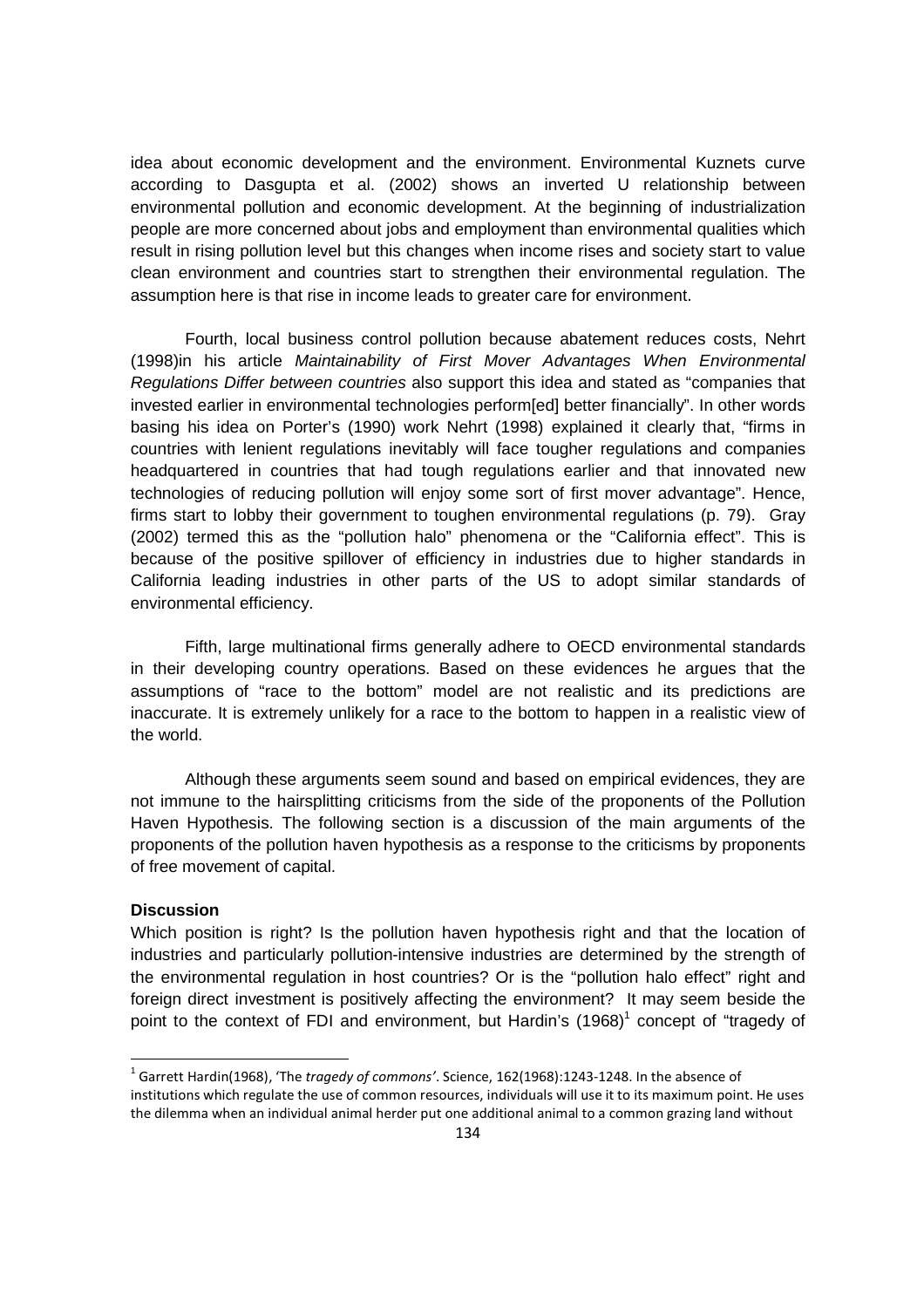common" is of relevance in explaining the global situation under which investment is taking place at this time. The increased globalization of environmental issues without international consensus coupled with trade liberalization will eventually lead us to "tragedy of commons" where there is no single body addressing environmental concern. Every country strives to attract investors and produce as much as it can without much concern for the environmental impacts and by externalization of common global costs. This has happened and will continue to happen under liberalization.

The proponents of free trade argue that most multinational companies follow their home countries environmental standards when the establish firms in the south (developing countries). However, this has been contested and proponents of the pollution haven hypothesis have argued that MNCs use old technologies with more pollution when they invest in developing countries than home countries. Clapp argues

"… while MNCs are well placed to facilitate the development and transfer of clean technology to the south without the outside pressure of imposed regulation by the states in the north and south alike, without public embarrassment techniques practiced by environmental NGOs, and without a sort of outside financial assistance, global industry is highly unlikely to invest in cleaner technologies… Meanwhile, investment in clean-up, rather than clean technologies by MNCs only masks the problem." Clapp (1998, p. 92)

Furthermore, Lu (2010) found a difference on the sensitivity of the type of industries to environmental regulations. Chemical products, iron and steel products and paper products (pollution intensive) are highly influenced by regulation, where as non-metallic and non-ferrous metals products (less pollution intensive) are not sensitive to regulation (p. 28). Although the proponents of the free trade argue that the assumptions of pollution haven hypothesis would not happen because OECD countries have regulated and laid tariff on the imports of products from less environmentally regulated countries, this in my view cannot avoid the inevitability of the problem. This measure has two problems to be applied to reduce the effect of FDI on the environment. First, Guoming et al. (1999) from their study on investment and environment in China concluded that export oriented firms are more environmentally sensitive than market seeking FDI in developing countries. If this is true the trend at this time shows that, many multinational companies invest in poorer countries not only because of the presence of cheap labor and resource but also market due to the high population and resulting consumption in host countries. Therefore, the impact of restriction of exports to OECD countries is insignificant in altering the flight of dirty industries to poorer countries. Countries could attract foreign investors to produce for domestic consumption and laying tariff and restrictions for exports in such countries products by developed countries might not lead to better environmental regulations. Second, this argument contradicts with the aims of World Trade Organization (WTO) i.e. liberalization of trade. If OECD countries restrict the entrance of products from poor countries, they are still violating the most important rules of WTO. Third, Dasgupta et al. (2002) rightly argued that "trade

l

internalizing the cost of adding it, because he/she receives only a fraction of the cost shared by all members of the community. i.e. Maximizing individual profit at the expense of sustainability communal resource.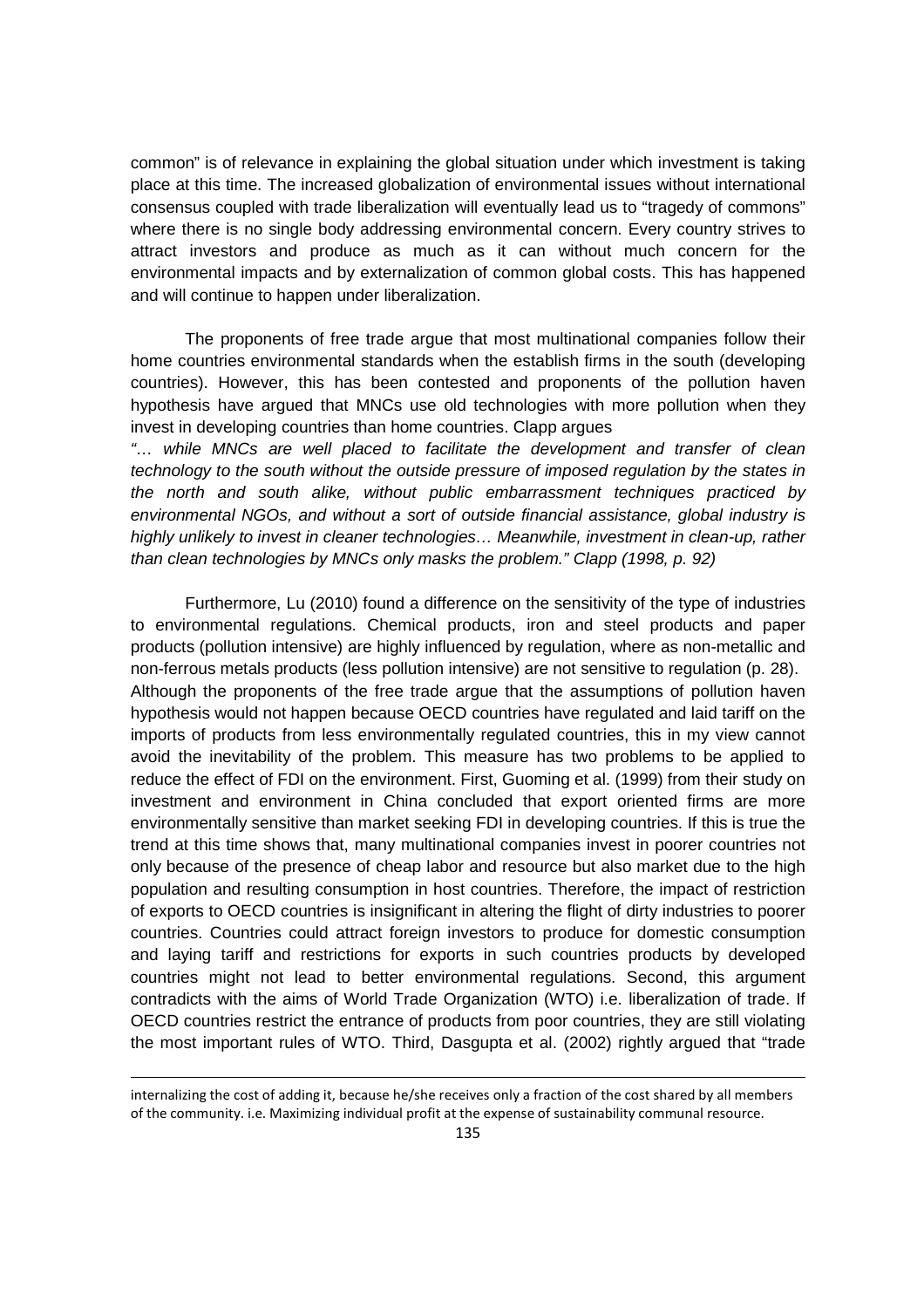and sanctions are inappropriate and ineffective levers for narrowing the regulatory gap between low and high income countries". They rather suggest narrowing the gap by developing the regulatory capacity of poor countries.

Most of the arguments of the proponents of free trade are towards the difficulty to empirically test the pollution haven hypothesis. The pollution haven hypothesis is theoretically plausible but difficult to support it with empirical evidences. But this does not mean, that the hypothesis is wrong and with no implications. Different authors argued that, it is because of the weaknesses in the tools of obtaining the so called "evidences" which lead scholars to think this hypothesis is weak and criticize its basic assumptions. According to Mabey and McNally (1999) the use of aggregated data in the analysis of flow of pollution intensive industries is one of the limitations of those who criticize the pollution haven hypothesis particular and the negative effect of FDI on the environment in general.

However, the hypothesis is also limited in its scope when dealing about the "environment". It focuses on the effect of industries and particularly "dirty industries" and resulting pollution, and gives less emphasis to the effect of foreign direct investment on the general environment. Such issues as expansion of mechanized agriculture and resulting forest depletion, and over exploitation of natural resources by foreign firms for export to developed countries market are not addressed in this hypothesis. As a result the arguments against it also focus on the pollution coming from dirty industries and neglect the effect of foreign direct investment on environment. Here, the marginalization concept of Blaikie  $(1985)^2$  is important in dealing how the expansion of capitalist production affects the long standing relationships between the environment and local people. Large scale mechanized agriculture; extensive natural resource extraction and other export based manufacturing by foreign firms displace local land users to marginal lands with steep slopes which lead to destruction of the marginal environment.

 Mabey and McNally (1999) argue that the debate between both positions is limited and has not helped us to move forward in policies at international level. The relation between the environment and foreign investment is more complex than covered in the "pollution haven "pollution halo" debate. Environmental effect of FDI should go beyond simple pollution due to pollution intensive industries and include other very significant effects such as over exploitation of natural resource. According to these authors competition for FDI is "depressing" and "chilling" environmental standards at international level. However, the effect is not only through the relocation of dirty industries to less environmentally regulated areas. Not only pollution-intensive but also resource intensive industries have preference for low environmental standards and this leads countries to less tighten their environmental regulations to attract pollution and resource intensive industries.

<sup>&</sup>lt;u>2</u><br><sup>2</sup> Piers Blaikie (1985) the Political Economy of Soil Erosion in Developing Countries. The concept of

marginalization….encroachment of the privatization of land … forces marginalized people to use the commons more intensively and contributes to the shrinking potential of the commons themselves…this in turn leads to the degradation of the environment (p. 130).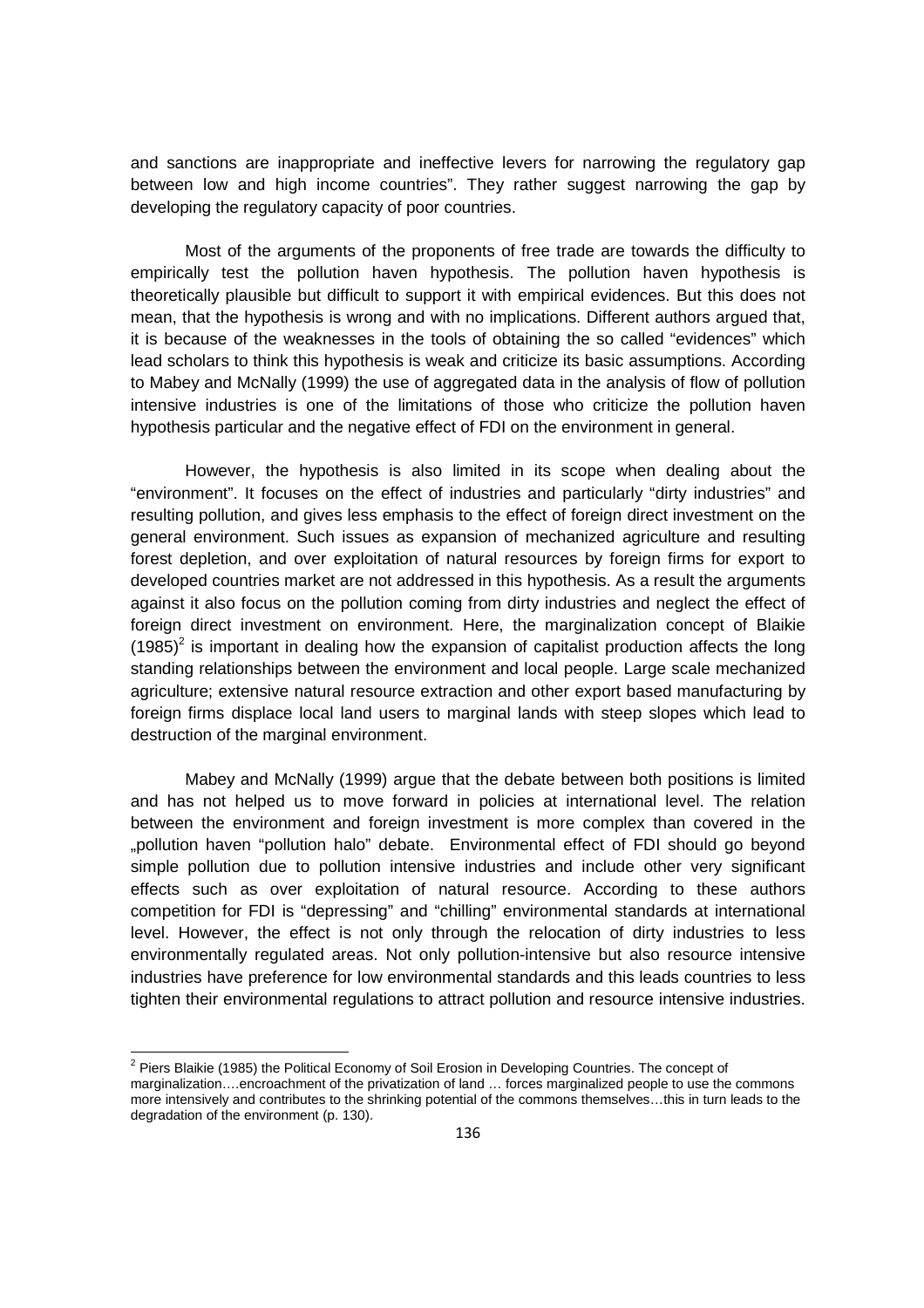Competitions to attract pollution and resource intensive industries may not be overt "race to the bottom" but chilling effect on regulation and its enforcement (p. 5).

As a solution to the wider impact of liberalization on the environment Mabey and McNally suggest several measures at international and national level. First, increasing host countries capacity to regulate and constructing international environmental standards on a long term. Second, since the first solution is not effective for short term, improving the environmental quality of Foreign Direct Investment by home countries is important as building institutional capacity is not easy and may take long time. (1999 see the original). Clapp (1998) also outline major measure which should be taken at international level including by MNCs themselves.

# **Conclusion**

From analysis of the both sides of the arguments and the wider politics of environment in today's world, it is safe to conclude that, if countries are not competing to the bottom as the "pollution haven hypothesis" proponents argue, they are not also competing to have the most stringent environmental regulation. I can borrow Gray's term "stuck at the bottom effect" or "regulatory chill" in which countries refrain from enacting stricter environmental regulation due to fears of losing a competitive edge against other countries in obtaining foreign direct investment(Gray, 2002, p. 301). Disagreements among powerful countries such as China and USA in international climate deals are testimonies of regulatory chill. They do not want to take the lead to implement stricter environmental regulation because of fears of economic failure due to outflow of capital. Hence, there is no reason for poor countries to strengthen their regulation and fail to receive capital flow through FDI while the whole world is competing for it. Given the absence of international agreement on environment and unfair trade relationships countries will still continue striving to be as open as possible for foreign direct investment to improve their GDP growth externalizing the environmental costs to the whole world.

#### **Acknowledgement**

I thank Professor Jo Jakobsen for the guidance he provided me when I was working on this article which was originally a term paper for his course in international relations. Thank you my friends Mily and Hans for your encouragement during my times in the office. My fiancée Ina Tvedt Solberg played most of the roles of building my personal future as an academic

#### **References**

- 1. Blaikie P. (1985). The Political Economy of Soil Erosion in Developing Countries. London: Longman Publishers.
- 2. Bommer R. (1999). Environmental Policy and Industrial Competitiveness: The Pollution-Haven Hypothesis Reconsidered. Review of International Economics, 7(2), 342-355. doi: 10.1111/1467-9396.00168
- 3. Clapp J. (1998). Foreign direct investment in hazardous industries in developing countries: Rethinking the debate. Environmental Politics, 7(4), 92-113. doi: 10.1080/09644019808414424